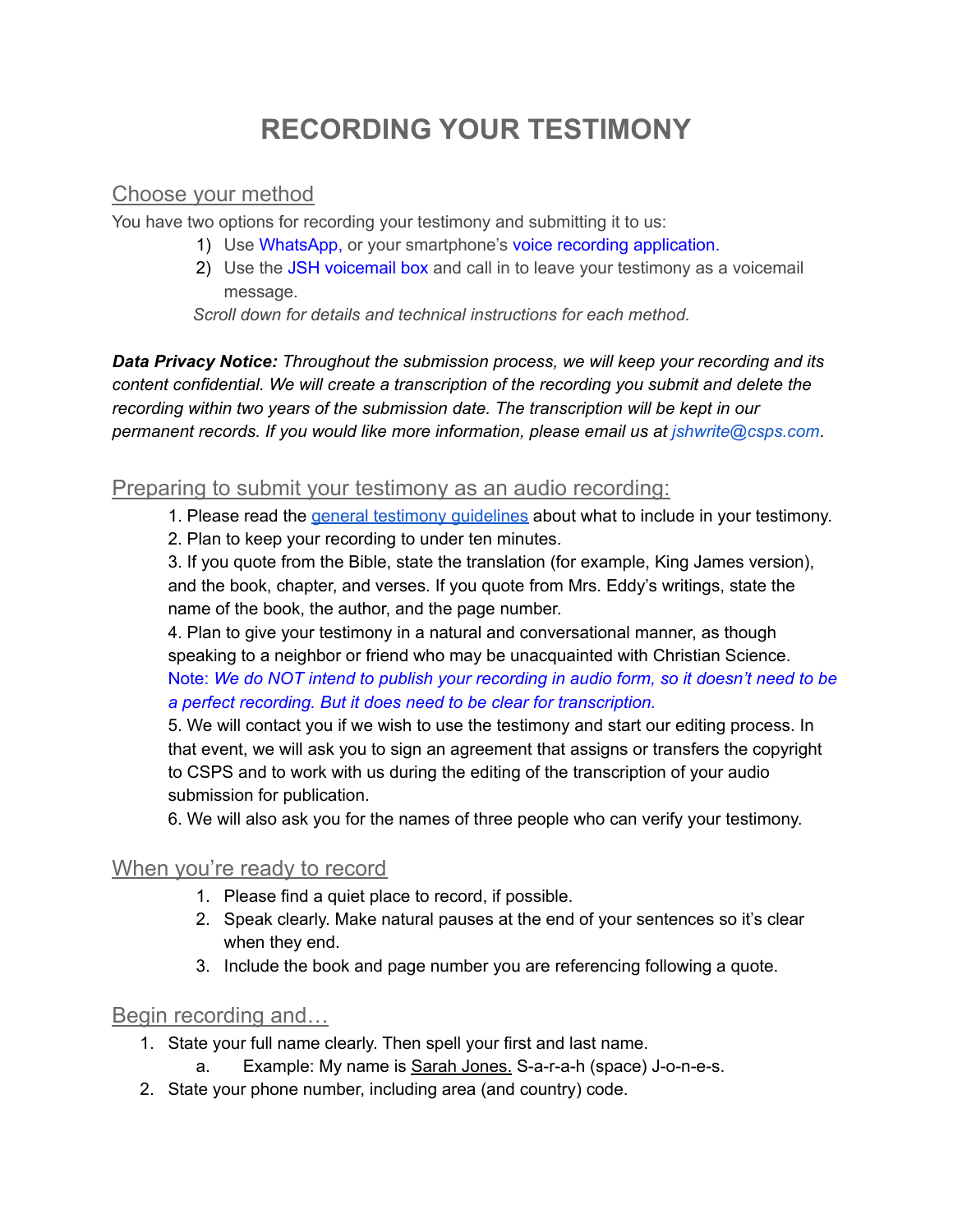- 3. State your email, city, state, country
- 4. Read this statement: "I have read the Data Privacy Notice and agree to its terms
- 5. In one sentence tell us what your healing is about:
	- a. Example: *This is about the healing of a facial growth.*
- 6. Give your testimony.

## **WHICH RECORDING OPTION IS BEST FOR YOU?**

### **WhatsApp**

This popular instant messaging application for smartphones can send voice messages as well as texts, and it's free to download from your phone's app store. When you're ready to record your testimony, follow these steps:

- 1. Put your phone in airplane mode so you can record without being interrupted by a phone call.
- 2. Launch WhatsApp and start a new chat.
- 3. Choose "New Contact" and enter the JSH phone number for WhatsApp +1-857-343- 2068.
- 4. Instead of typing text into the message window, press the microphone icon at the right . If you would rather not hold your finger down while you are recording, slide the microphone icon up to lock it in place.
- 5. Pause a moment, then begin speaking.
- 6. If you misspeak, simply correct yourself as you would in a conversation and continue.
- 7. When you're done, press the send icon  $\triangleright$  at the right.
- 8. To listen to your recording, press the "x" on the new message that comes up, then press the play icon ►.
- 9. When you're ready to send your recording, take your phone out of airplane mode.
- 10. Press the red icon at the right of the message and choose "Send again."

Further instructions for using the app can be found on the FAQ page of WhatsApp.com.

#### **Voice recording app**

For greater flexibility, you may prefer to use your smartphone's recording application, such as Voice Recorder on Android or Voice Memos on iPhone. These apps allow you to stop and start your recording, to back up and re-record as needed, and to listen to what you've recorded before continuing. Instructions for both can easily be found on the web. When you're finished, you can send the recording to JSH by email jshwrite@csps.com or WhatsApp +1-857343- 2068.